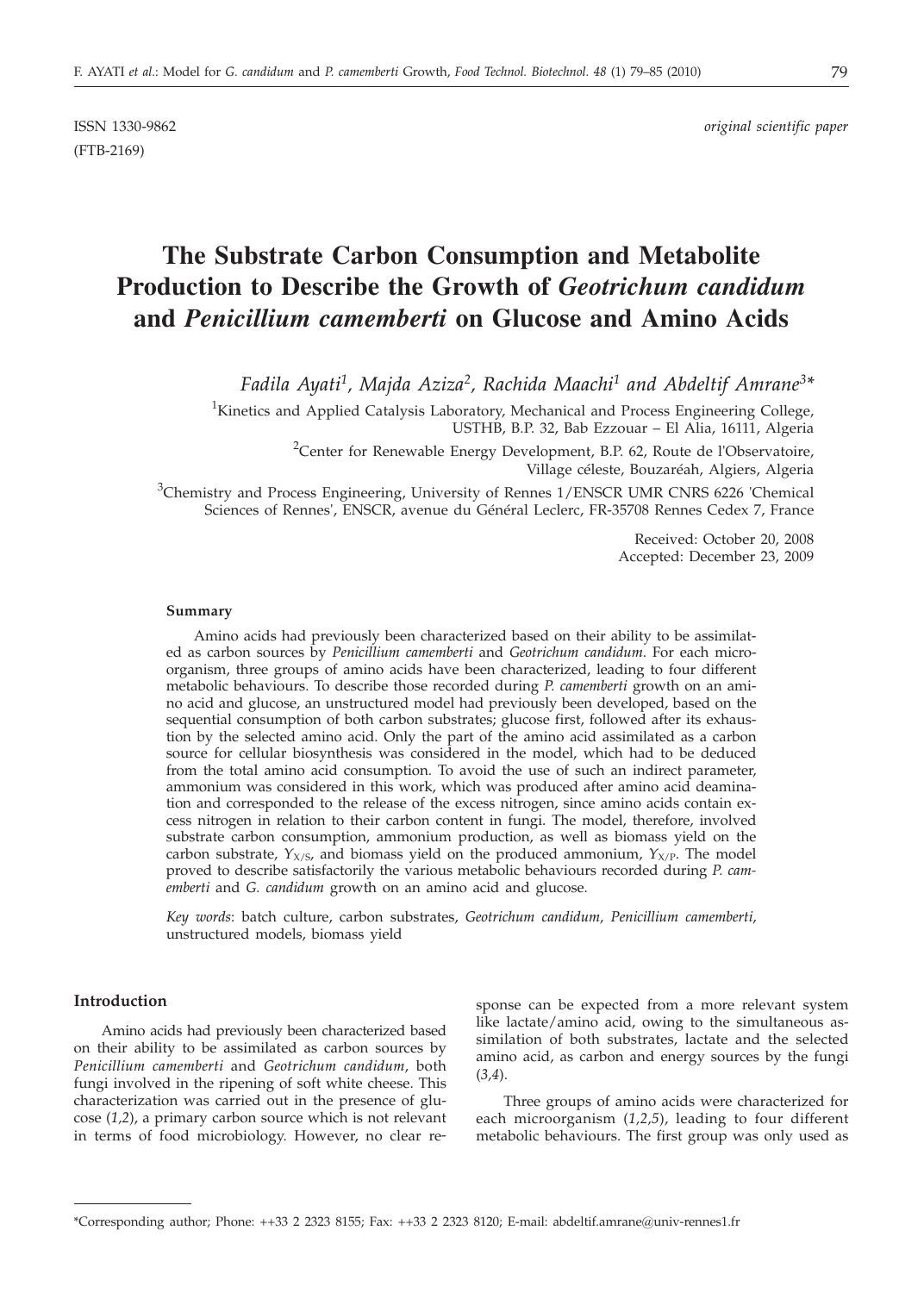nitrogen sources by *G. candidum*, with glucose being the carbon and energy source, while amino acids from the second group were dissimilated by *G. candidum* and *P. camemberti*; namely, they were used as energy supply by  $oxidation$  into  $CO<sub>2</sub>$  during stationary phase after glucose depletion, and the corresponding nitrogen was released as ammonium. Both species exhibited diauxic behaviour during growth on the third group of amino acids, since they can be assimilated as carbon sources, in addition to their assimilation as nitrogen sources, but only after glucose depletion. *P. camemberti* showed a clear differentiation between the assimilated and the dissimilated carbon from the last group of amino acids; the carbon from the amino acid was assimilated, while the carbon from glucose was dissimilated.

A simple unstructured model had previously been developed to describe diauxic growth (*6*). The consumption kinetics of both carbon substrates was described using a modified Verhulst model (*7,8*), without involving the key enzyme responsible for the degradation of the second carbon substrate, the selected amino acid (arginine). Growth kinetics was deduced from the sequential consumption of both carbon substrates, since biomass yield on carbon substrate was found to be constant (*6*):

$$
\frac{dx}{dt} = -Y_{X/S} \cdot \frac{ds}{dt} - Y_{X/Z_C} \cdot \frac{dz_c}{dt}
$$

where  $s$  and  $z_c$  are glucose concentration and amino acid concentration, respectively, used as carbon source,  $Y_{X/S}$ and  $Y_{X/Z_C}$  are the biomass yield on glucose and biomass yield on amino acid used as carbon source, respectively.

The model was also previously improved to describe the behaviour recorded during *P. camemberti* growth on amino acids from other groups (*9*):

$$
\frac{dx}{dt} = -\left(1 - \frac{Y_{P/Z,0}}{Y_{P/Z,t}}\right) \cdot Y_{X/S} \cdot \frac{ds}{dt} - Y_{X/Z_c} \cdot \frac{dz_c}{dt}
$$

where  $Y_{P/Z,0}$  and  $Y_{P/Z,f}$  are the initial and final ammonium yield on the amino acid, respectively.

Glucose was therefore taken into consideration during *P. camemberti* growth on amino acids used as nitrogen source, while amino acid consumption was considered during growth on acids used as carbon source with only glucose being dissimilated for energy supply.

Only the part of the amino acid used as a carbon source was considered in the model (*6,9*), and it was obtained by subtracting the part of the amino acid used as nitrogen source during the first growth phase in the case of diauxic growth from the total amino acid consumption. To avoid the use of such an indirect parameter, ammonium was considered in this work, instead of the part of the amino acid used as a carbon source. Indeed, amino acids contain excess nitrogen in relation to their carbon content in fungi in general, leading to the release of ammonium after amino acid deamination during their metabolization as C and N sources, corresponding to the excess nitrogen (*10,11*), which can increase the pH (*12*).

From this, the growth model (Eq. 2) becomes:

$$
\frac{dx}{dt} = -\left(1 - \frac{Y_{P/Z,0}}{Y_{P/Z,t}}\right) \cdot Y_{X/S} \cdot \frac{ds}{dt} + Y_{X/P} \cdot \frac{dp}{dt}
$$

where  $p$  is the ammonium concentration.

It can also be observed that the considered logistic (Verhulst) function needed a negligible residual substrate concentration to lead to a relevant solution from a mathematical point of view (*13*). The involvement of a metabolite (ammonium) in the model allowed to avoid this problem.

#### **Materials and Methods**

### *Microorganisms*

The commercial strains *Geotrichum candidum* Geo17 and *Penicillium camemberti* LV2 (Danisco, Dangé St Romain, France) were used. Freeze-dried spores were stored at  $7 °C$ .

## *Media*

The media used contained (in g/L): glucose (Merck, Darmstadt, Germany); one of the following amino acids: threonine 10.5 (TGlc medium), lysine 6.5 (KGlc medium), glutamic acid 10.5 (EGlc), or arginine 4 or 9 (RGlc) (Acros Organics, New Jersey, USA); inorganic phosphates (Pi)  $KH<sub>2</sub>PO<sub>4</sub> 25 mmol/L and NaH<sub>2</sub>PO<sub>4</sub>·H<sub>2</sub>O 25 mmol/L (14);$ and trace elements (in mg/L): Mg 25, Fe 20, Ca 18, Zn 4.5, Mo 2 and Cu 1.3 (*14*) chelated with a solution of EDTA (ethylenediaminetetraacetic acid; 585 mg/L). The pH of the medium was adjusted to 4.6 with 6 mol/L HCl, before it was sterilised at 121 °C for 20 min.

## *Culture conditions*

Batch fermentations were carried out in a 3-litre laboratory-made glass-blown fermentor (*15*). The fermentor was filled with 2 L of sterilized culture medium. Temperature was maintained at 25 °C. The broth was continuously aerated at constant airflow of 13.0 L/h (*i.e*. 6.5 L of air per litre of medium per h). This rate was obtained with the help of a mass flow controller GFC17 (Aalborg, New York, NY, USA) and the broth was stirred magnetically at 850 rpm. Inoculation of the culture medium was carried out by an aseptic addition of spore suspension (initial density of  $4.10^5$  spores/mL). Spores were left to rehydrate approx. 1 h in the sterilized medium at room temperature before inoculation.

The bioreactor was equipped with a sterilizable combination pH glass electrode (Ingold, Paris, France). The system contained also an aseptic recirculation loop allowing an on-line measurement of turbidity at *λ*=650 nm (*15*). Turbidity was calibrated from dry mass measurement of biomass at the end of culture. Total biomass and broth turbidity were linearly correlated up to a concentration of  $5 \text{ g/L}$  (the correlation coefficient was 0.98 determined in duplicate experiments) (*15*). Carbon dioxide in the off-gas was also monitored on-line by an IR detector Rubis 3000 (Cosma, Igny, France) after desiccation in a column of calcium chloride. In order to detect any gas leak in the system, the flow rate at the outlet of the IR detector was measured by a Pelton wheel flowmeter S110-3 (McMillan Co., Georgetown, TX, USA).

### *Analyses*

After centrifugation of the samples, the following components were determined spectrophotometrically in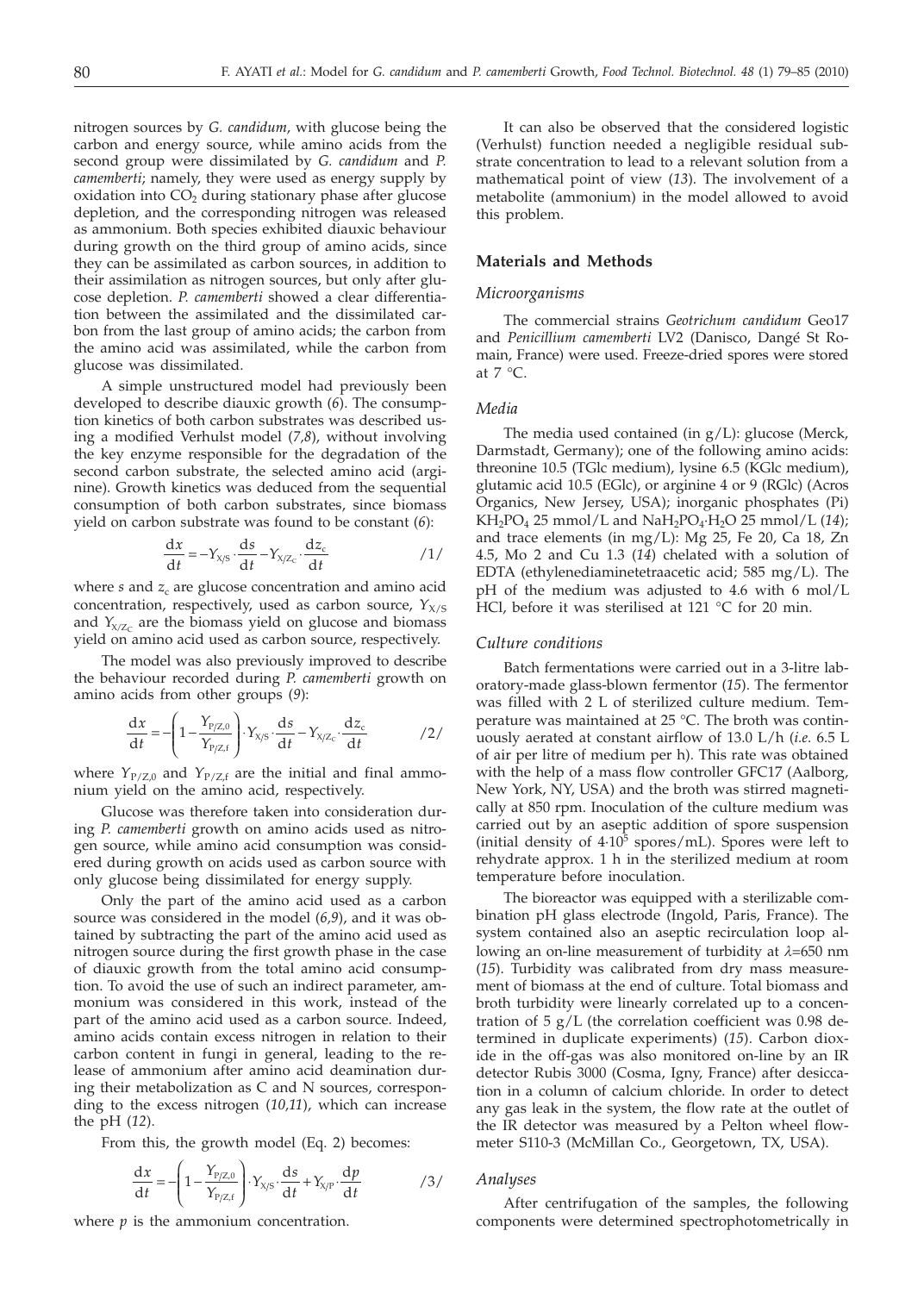the supernatants: glucose by the phenol-sulphuric acid method for total sugars (*16*), ammonium by the Nessler method (*17*) and the chosen amino acid was deduced from the measurement of the primary  $\alpha$ –amino groups  $N_{\alpha NH}$ , by the trinitrobenzenesulphonic acid (TNBS) method (*18*).

## *Fitting procedure*

Origin software v. 7.5 (Microcal Software Inc., Northampton, MA, USA) was used for the fitting of all parameters.

#### *Model development*

The well-known logistic or Verhulst relation, previously applied to describe lactic acid production (*7,8*), was applied in this work to describe metabolite production:

$$
r_{\rm p} = \frac{\mathrm{d}p}{\mathrm{d}t} = p_0 \cdot p \cdot (1 - \frac{p}{p_{\rm f}}) \tag{4}
$$

where  $p_f$  is the final ammonium concentration and  $p_o$  is the ratio between its initial volumetric rate  $r_{p,0}$  and its initial concentration  $p_0$ .

This logistic relation can be directly solved resulting in the following solution:

$$
p = \frac{p_0 \cdot p_f \cdot e^{p_0 \cdot t}}{p_f - p_0 + p_0 \cdot e^{p_0 \cdot t}}
$$
 /5/

with  $p_0$  being the initial product concentration, and e exponential function.

Ammonium production is directly linked to amino acid assimilation as carbon and energy source, since it corresponds to the release of the excess nitrogen. To account for the time lag before the beginning of the second available carbon and energy source consumption (amino acid), an additional parameter  $t<sub>P</sub>$  was added to Eq. 5 (*6*):

$$
p = \frac{p_0 \cdot p_f \cdot e^{p_0 \cdot (t - t_p)}}{p_f - p_0 + p_0 \cdot e^{p_0 \cdot (t - t_p)}}
$$

Since substrate (glucose) consumption kinetics exhibited similar shape as production kinetics, the logistic or Verhulst model (*7,8*) can be applied to substrate consumption, giving after integration the following (*6*):

$$
s_0 - s = \frac{s_0 \cdot s_{\text{res}} \cdot e^{s_0' \cdot t}}{s_0 - s_{\text{res}} + s_{\text{res}} \cdot e^{s_0' \cdot t}} - s_{\text{res}}
$$

where  $s$  corresponds to the glucose concentration;  $s_0$  and  $s_{res}$  are the initial and the residual glucose concentrations, respectively; and  $s_0$  is the ratio between its initial volumetric rate  $r_{S,0}$  and its initial concentration  $s_0$ .

To take into account a possible time lag before the beginning of the substrate consumption, an additional parameter  $t<sub>S</sub>$  was added to Eq. 7 (6):

$$
s_0 - s = \frac{s_0 \cdot s_{\rm res} \cdot e^{s_0 \cdot (t - t_s)}}{s_0 - s_{\rm res} + s_{\rm res} \cdot e^{s_0 \cdot (t - t_s)}} - s_{\rm res}
$$

It should be observed that low  $t<sub>S</sub>$  values were expected from the fitting of the glucose consumption time courses. Glucose consumption (Eq. 8) and ammonium production (Eq. 6) were then introduced in the above model (Eq. 3) to describe growth.

The use of the amino acids only as a nitrogen (and energy) source (*1*) during growth led to the absence of ammonium production, and therefore to a nil initial ammonium yield on an amino acid yield, *Y*<sub>P/Z,0</sub>. The term

1− l  $\overline{\phantom{a}}$ Ì  $\overline{\phantom{a}}$  *Y*  $\frac{1_{P/Z,0}}{Y_{P/Zf}}$  $\frac{P(Z,0)}{P(Z,0)}$  in Eq. 3 was therefore equal to one. Moreover,

since threonine and lysine were not used as carbon sources for biosynthesis, no ammonium was produced during growth, leading to a nil  $Y_{X/P}$  yield. From this, Eq. 3 became:

$$
\frac{dx}{dt} = -Y_{X/S} \cdot \frac{ds}{dt}
$$

Growth kinetics can be then easily derived by introducing the substrate consumption time course (Eq. 8) into Eq. 9:

$$
x = x_0 + Y_{X/S} \cdot \left( \frac{s_0 \cdot s_{\text{res}} \cdot e^{s_0 \cdot (t - t_s)}}{s_0 - s_{\text{res}} + s_{\text{res}} \cdot e^{s_0 \cdot (t - t_s)}} - s_{\text{res}} \right) \tag{10/}
$$

The values of the parameters  $s_0$ ,  $s_{\text{res}}$ ,  $s_0$  and  $t_S$  were deduced from the fitting of the substrate consumption time course (Eq. 8); while the biomass yield on carbon substrate,  $Y_{X/S}$ , corresponded to the linear regression of experimental data of biomass concentration *vs.* substrate carbon consumption.

In the case of diauxic growth, the use of the selected amino acid only as a nitrogen source, with glucose being the carbon source, led to the absence of ammonium production, and then a nil value for the  $Y_{P/Z,0}$  yield. After glucose depletion, the use of the amino acid as a carbon (and nitrogen) source resulted in ammonium production, and then a non-nil *Y*<sub>P/Z,f</sub> yield. The term 1− l  $\overline{\phantom{a}}$ Ì  $\overline{)}$  *Y*  $\frac{1_{P/Z,0}}{Y_{P/Zf}}$  $\frac{P(Z,0)}{P(Z,0)}$  in Eq. 3 was therefore equal to one, leading to

the following expression:

$$
x = x_0 + Y_{X/S} \left( \frac{s_0 \cdot s_{\text{res}} \cdot e^{s_0' (t - t_S)}}{s_0 - s_{\text{res}} + s_{\text{res}} \cdot e^{s_0' (t - t_S)}} - s_{\text{res}} \right) +
$$
  
+ 
$$
Y_{X/P} \cdot \frac{p_0 \cdot p_f \cdot e^{p_0' (t - t_P)}}{p_f - p_0 + p_0 \cdot e^{p_0' (t - t_P)}}
$$

The use of amino acids as carbon (and nitrogen) sources (with glucose being the energy source) led to the production of ammonium and hence a constant  $Y_{P/Z}$ yield throughout the growth. The term  $\big\lceil_{1-}\big\rceil$ l I  $\left( \frac{1}{2} \right)$  $\big)$  *Y*  $\frac{1_{P/Z,0}}{Y_{P/Z,f}}$  $\frac{P/Z,0}{P/Z,f}$  was

therefore nil and Eq. 3 became:

$$
\frac{\mathrm{d}x}{\mathrm{d}t} = Y_{\text{X/P}} \cdot \frac{\mathrm{d}p}{\mathrm{d}t} \tag{12}
$$

Growth kinetics can then be easily derived by introducing the substrate carbon consumption time course (Eq. 6) into Eq. 11:

$$
x = x_0 + Y_{X/P} \cdot \frac{p_0 \cdot p_f \cdot e^{p_0 \cdot (t - t_P)}}{p_f - p_0 + p_0 \cdot e^{p_0 \cdot (t - t_P)}}
$$

The values of the parameters  $p_0$ ,  $p_f$ ,  $p'_0$  and  $t_P$  were deduced from the fitting of ammonium production time course (Eq. 6).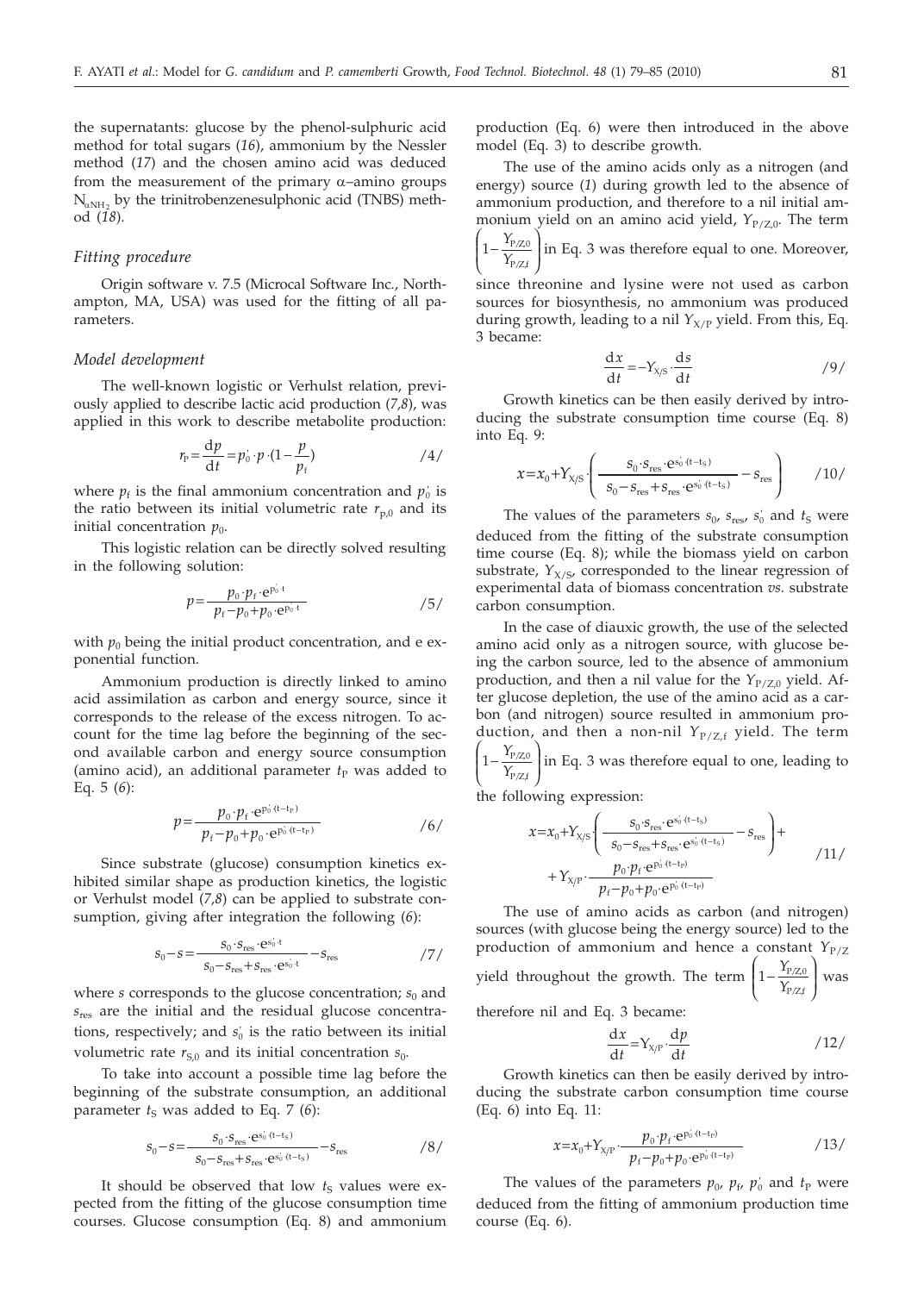# **Results and Discussion**

Some representative amino acids from the different groups previously characterized for *P. camemberti* and *G. candidum* were chosen. Threonine was chosen among the amino acids used only as nitrogen source by *G. candidum* (*5*), and lysine was chosen among the amino acids used as nitrogen source and also dissimilated by *G. candidum* (*5*) and *P. camemberti* (*1*), namely used for energy supply by oxidation into  $CO<sub>2</sub>$  during stationary phase, after glucose depletion.

Some amino acids lead to diauxic growth, since after glucose depletion they can be used as nitrogen and carbon sources; arginine was chosen among them. A difference should however be noted between growth kinetics recorded for *G. candidum* and *P. camemberti*. Indeed, a continuous and sequential use of both carbon substrates, glucose and a particular amino acid, was recorded during *P. camemberti* growth (*1*); while after glucose depletion, a clear stationary phase was recorded before the assimilation of the chosen amino acid as both carbon and nitrogen source by *G. candidum* (*5*). The higher level of enzymatic activity of *P. camemberti* if compared to *G. candidum* (*19,20*) can account for this difference in behaviour.

*P. camemberti* exhibited a clear differentiation between the assimilated and the dissimilated carbon for the last group of amino acids, including glutamic acid (*1*).

Glucose and ammonium time courses are displayed in Figs. 1a–e for the used amino acids, as well as the corresponding fits using Eqs. 8 and 6. As observed, the model matched experimental glucose consumption and ammonium production data. The corresponding parameter values are collected in Table 1. It can be noted that ammonium production during *P. camemberti* growth on lysine and glucose was not fitted, due to the total uncoupling between growth and ammonium production (Fig. 1b). Indeed, ammonium release during stationary state resulted from lysine dissimilation for energy supply (*1*).

In the case of a clear differentiation between the assimilated and the dissimilated carbon, as was the case during *P. camemberti* growth on glutamate and glucose, the latter was only dissimilated for energy supply and was therefore not involved in the growth model (Eq. 12). Its consumption was therefore not fitted (Fig. 1e).



**Fig. 1.** Experimental (symbols) and calculated (continuous lines) time courses for carbon substrate (glucose) consumption,  $s_0$ – $s$  ( $\square$ ) and ammonium,  $p(\blacksquare)$  concentrations recorded during growth of *G. candidum* on threonine (a), *P. camemberti* on lysine (b), *G. candidum* on arginine (c), *P. camemberti* on arginine (d) and *P. camemberti* on glutamate (e)

Biomass concentration was plotted *vs.* ammonium production in Figs. 2a–e. This plot appears to be an interesting tool to characterize amino acid metabolic behaviour. Indeed, growth on amino acids used only as nitrogen source was characterized by an absence of ammonium production (Fig. 2a), or by a total uncoupling with growth leading to a nil value of the  $Y_{X/P}$  yield in the case of amino acid dissimilation during stationary

Table 1. Optimised parameters given by the glucose consumption (Eq. 8), ammonium production (Eq. 6) and growth (Eqs. 10, 11 and 13) models for batch cultures of *G. candidum* and *P. camemberti* growing on a given amino acid- and glucose-based media, as described in the Materials and Methods section

|             | Medium <sup>*</sup> | $S_0$<br>g/L | $S_{\text{res}}$<br>g/L | $s_0$<br>$h^{-1}$ | $\iota_{\rm S}$<br>h | $Y_{X/S}$<br>g/g  | $p_{0}$<br>g/L | $p_{\rm f}$<br>g/L | $p_0$<br>$h^{-1}$ | $\iota_{\rm P}$<br>h | $Y_{X/P}$<br>g/g | $R^2$ |
|-------------|---------------------|--------------|-------------------------|-------------------|----------------------|-------------------|----------------|--------------------|-------------------|----------------------|------------------|-------|
| Gc          | Thr                 | 3.94         | 0.56                    | 0.065             | 9.9                  | 0.31              | –              |                    |                   |                      | -                | 0.92  |
| $P_{\rm C}$ | Lys                 | 4.25         | 0.055                   | 0.047             |                      | 0.47              | -              |                    |                   |                      | -                | 0.96  |
| Gc          | Arg                 | 4.43         | 0.20                    | 0.128             | 7.1                  | 0.47              | 0.008          | 1.50               | 0.132             | 82.6                 | 0.79             | 0.96  |
| $P_{\rm C}$ | Arg                 | 3.70         | 0.002                   | 0.109             | 0.001                | 0.75              | 0.0002         | 0.68               | 0.071             | 40.3                 | 0.98             | 0.99  |
| $P_{\rm C}$ | Glu                 | -            |                         |                   |                      | $\qquad \qquad -$ | 0.0008         | 0.30               | 0.081             | 0.8                  | 11.05            | 0.96  |

\*All media contained the selected amino acid and glucose Pc=*Penicillium camemberti*

Gc=*Geotrichum candidum*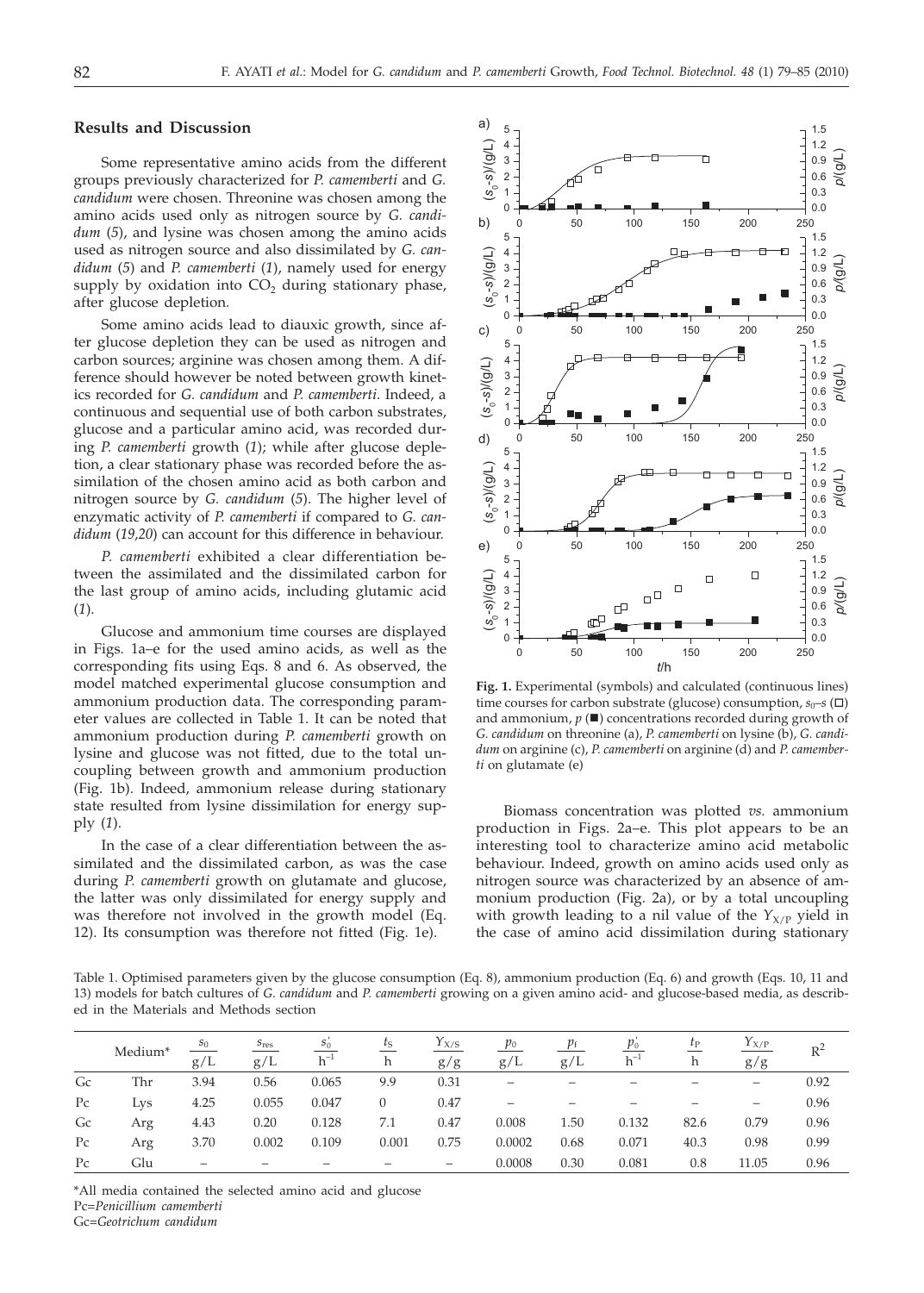phase (Fig. 2b). When the amino acid can be assimilated as a carbon source in addition to being used as a nitrogen source, ammonium production during the second phase of growth leads to low  $Y_{X/P}$  yields during this phase, 0.79 and 0.98 g/g (Table 1) for *G. candidum* (Fig. 2c) and *P. camemberti* (Fig. 2d), respectively. Contrarily, high  $Y_{X/P}$  yield (11.05 g/g; Table 1) was recorded in the case of an assimilation of the carbon from the amino acid by *P. camemberti*, with only the carbon from glucose being dissimilated (Fig. 2e).

Biomass yield on glucose,  $Y_{X/S}$ , is also displayed in Fig. 2.



**Fig. 2.** Experimental (symbols) and calculated (continuous lines) biomass yield on carbon substrate  $Y_{X/S}(\square)$  and biomass yield on ammonium  $Y_{X/P}$  ( $\blacksquare$ ) recorded during growth of *G. candidum* on threonine (a), *P. camemberti* on lysine (b), *G. candidum* on arginine (c), *P. camemberti* on arginine (d) and *P. camemberti* on glutamate (e)

Considering the parameter values given by the fitting of glucose consumption and ammonium production time courses (Fig. 1), biomass data were calculated and compared to experimental data in Figs. 3a–e. As observed, the model matched experimental data until stationary phase. It should be observed that to optimize the fitting (correlation coefficients always above 0.9),  $Y_{X/S}$ and  $Y_{X/P}$  yields were optimized during growth fitting and then displayed in Fig. 2 to be compared to experimental data for validation.



**Fig. 3.** Experimental (symbols) and calculated (continuous lines) biomass concentration time courses recorded during growth of *G. candidum* on threonine (a), *P. camemberti* on lysine (b), *G. candidum* on arginine (c), *P. camemberti* on arginine (d) and *P. camemberti* on glutamate (e)

In the absence of amino acid assimilation as a carbon source for biosynthesis leading to an absence of ammonium production during growth, only the carbon substrate was involved in the growth model (Eq. 10). The low *G. candidum* growth recorded on threonine as a nitrogen substrate (Fig. 3a) accounted for the low biomass on glucose yield  $Y_{X/S}$  (0.31 g/g; Fig. 2a), if compared with the growth recorded during *P. camemberti* culture on lysine as a nitrogen source  $(Y_{X/S}=0.47 \text{ g/g})$ ; Fig. 2b). It can be noted that both species led to similar  $Y_{X/S}$  yield (about 0.5 g/g for *G. candidum* (5)) during growth on amino acids from the second group, namely dissimilated for energy supply during stationary phase, as was the case for lysine. As expected, low values were recorded for the parameter  $t_S$  (Table 1), which characterized the time lag before the beginning of the carbon substrate consumption, since glucose was the sole 'usable' carbon substrate for biosynthesis, *viz*. 0 and 9.9 h during *P. camemberti* growth on lysine and *G. candidum* growth on threonine, respectively.

Amino acid assimilation as carbon sources resulted in ammonium production, which was therefore involved in the growth model, leading to Eq. 11 in the case of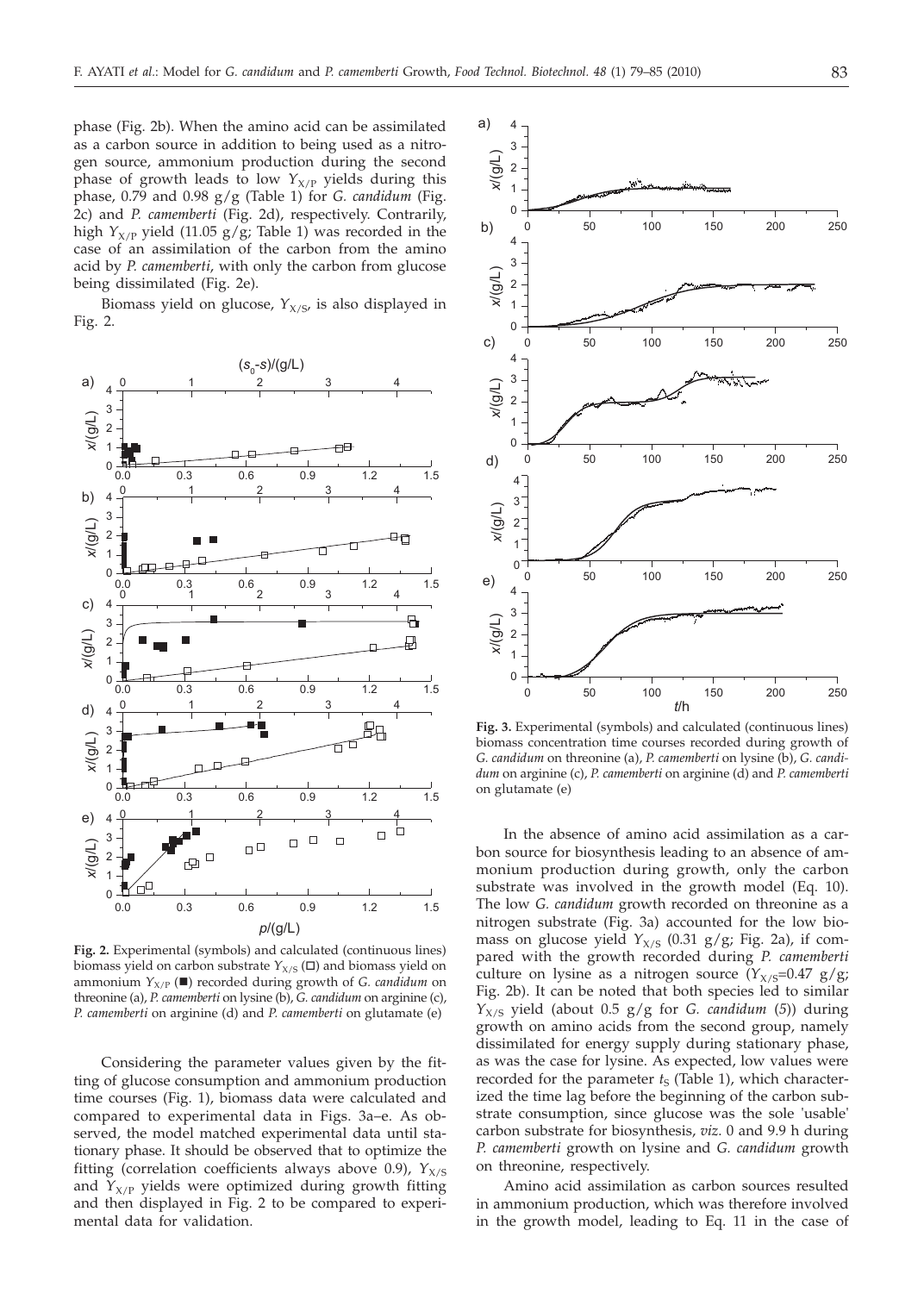diauxic growth and to Eq. 13 in the case of a clear differentiation between the assimilated and the dissimilated carbon, owing to the dissimilation of glucose for energy supply.

The use of glutamate as a carbon source during *P. camemberti* growth led to ammonium production from the beginning of growth (Eq. 13), leading to a low value of the time lag parameter  $t_P$  (0.8 h; Table 1). Contrarily, amino acid assimilation as a carbon source after glucose depletion led to a concomitant production of ammonium, and then high values of the time lag parameter  $t<sub>P</sub>$ (Table 1), while the corresponding  $t<sub>S</sub>$  values were low (7.1 and 0.001 h for *G. candidum* and *P. camemberti* respectively; Table 1), owing to the assimilation of glucose during the first phase of growth. In the case of diauxic growth, examination of the parameter values can characterize the difference in metabolic behaviour between *G. candidum* and *P. camemberti*, since the clear stationary phase between the two growth phases recorded during *G. candidum* culture led to a clearly higher  $t<sub>P</sub>$  value (82.6) h) if compared to that recorded during *P. camemberti* growth (40.3 h; Table 1). The clear second *G. candidum* growth phase led also to a higher amount of amino acid assimilated (*1,5*), resulting in a higher amount of ammonium produced (1.5 g/L) if compared to *P. camemberti*  $(0.7 g/L;$  Table 1).

## **Conclusion**

The plot of biomass concentration *vs.* ammonium production appeared to be an interesting tool to characterize amino acid metabolic behaviour, since it varied from an absence or a total uncoupling of growth in the case of only nitrogen source amino acids to high biomass yield on ammonium in the case of amino acid assimilation with the carbon from glucose being only dissimilated.

Ammonium production and substrate consumption time courses were successfully described by means of a Verhulst model modified by adding a parameter that accounted for a possible time lag before the beginning of carbon substrate consumption, namely the used amino acid (leading to ammonium release) or glucose. Considering the parameter values given by the fitting of glucose consumption and ammonium production time courses, biomass data were calculated and were found to match experimental data until stationary phase for the four observed metabolic behaviours.

# **Nomenclature**

- *P*, *p* the metabolite, ammonium, and its concentration  $(g/L)$
- p'<sub>0</sub> the ratio between the initial ammonium rate  $r_{p,0}$  and its initial concentration  $p_0$
- *r* volumetric rate (g/(L·h))
- *S*, *s* the carbon source, glucose, and its concentration (g/L)
- $s_0'$  the ratio between the initial glucose consumption rate  $r_{s,0}$  and its initial concentration  $s_0$

$$
t \qquad \qquad \text{time (h)}
$$

- $t_{\rm P}$ ,  $t_{\rm S}$  time lag before the beginning of the substrate consumption (h)
- *X*, *x* biomass and its concentration (g/L)
- *Y*<sub>X/S</sub> biomass on glucose yield (g/g)
- $Y_{X/P}$  biomass on ammonium yield  $(g/g)$
- $Y_{X/Z_C}$  biomass on C source amino acid yield (g/g)
- *Z, z* the nitrogen source, the considered amino acid, and its concentration  $(g/L)$

Subscripts C carbon 0 initial

- f final
- P ammonium
- max maximum
- 
- res residual
- S glucose

#### **References**

- *1.* L. Adour, M. Aziza, C. Couriol, A. Amrane, Amino acids as carbon, energy and nitrogen sources for *Penicillium camemberti, J. Chem. Technol. Biotechnol. 81* (2006) 573–579.
- *2.* A. Amrane, V. Pestel, Y. Prigent, Submerged cultures of *Geotrichum candidum* and *Penicillium camemberti* on amino acids and glucose, *J. Gen. Appl. Microbiol. 49* (2003) 251– 256.
- *3.* M. Aziza, C. Couriol, A. Amrane, R. Boutrou, Evidences for synergistic effects of *Geotrichum candidum* on *Penicillium camemberti* growing on cheese juice, *Enzyme Microb. Technol. 37* (2005) 218–224.
- *4.* M. Aziza, L. Adour, C. Couriol, A. Amrane, Analysis of batch submerged cultivations of *Geotrichum candidum* growing in lactate with either glutamate or lysine, *J. Chem. Technol. Biotechnol. 79* (2004) 1412–1416.
- *5.* M. Aziza, A. Amrane, Carbon assimilation and dissimilation during growth of *Geotrichum candidum* on amino acids and glucose, *J. Chem. Technol. Biotechnol. 82* (2007) 796–801.
- *6.* A. Amrane, L. Adour, C. Couriol, An unstructured model for the diauxic growth of *Penicillium camemberti* on glucose and arginine, *Biochem. Eng. J. 24* (2005) 125–133.
- *7.* P. Mercier, L. Yerushalmi, D. Rouleau, D. Dochain, Kinetics of lactic acid fermentation on glucose and corn by *Lactobacillus amylophilus, J. Chem. Technol. Biotechnol. 55* (1992) 111–121.
- *8.* J.C. Parajo, J.L. Alonso, V. Santos, Lactic acid from wood, *Process Biochem. 31* (1996) 271–280.
- *9.* F. Ayati, M. Aziza, R. Maachi, A. Amrane, Batch cultures of *Penicillium camemberti* on glucose and amino acids – Model for growth and ammonium production, *J. Chem. Technol. Biotechnol. 83* (2008) 27–33.
- *10.* P.L.H. McSweeney, M.J. Sousa, Biochemical pathways for the production of flavour compounds in cheeses during ripening: A review, *Lait, 80* (2000) 293–324.
- *11.* M. Yvon, L. Rijnen, Cheese flavour formation by amino acid catabolism, *Int. Dairy J. 11* (2001) 185–201.
- *12.* J.W. Deacon: *Modern Mycology*, Blackwell Science Ltd, Oxford, UK (1997).
- *13.* M. Aldarf, F. Fourcade, A. Amrane, Y. Prigent, Growth model of *Penicillium camemberti* cultivated on a solid medium – A logistic model for substrate consumption and production, *Process Biochem. 38* (2002) 333–342.
- *14.* A.P.J. Trinci, A kinetic study of the growth of *Aspergillus nidulans* and other fungi, *J. Gen. Microbiol. 57* (1969) 11–24.